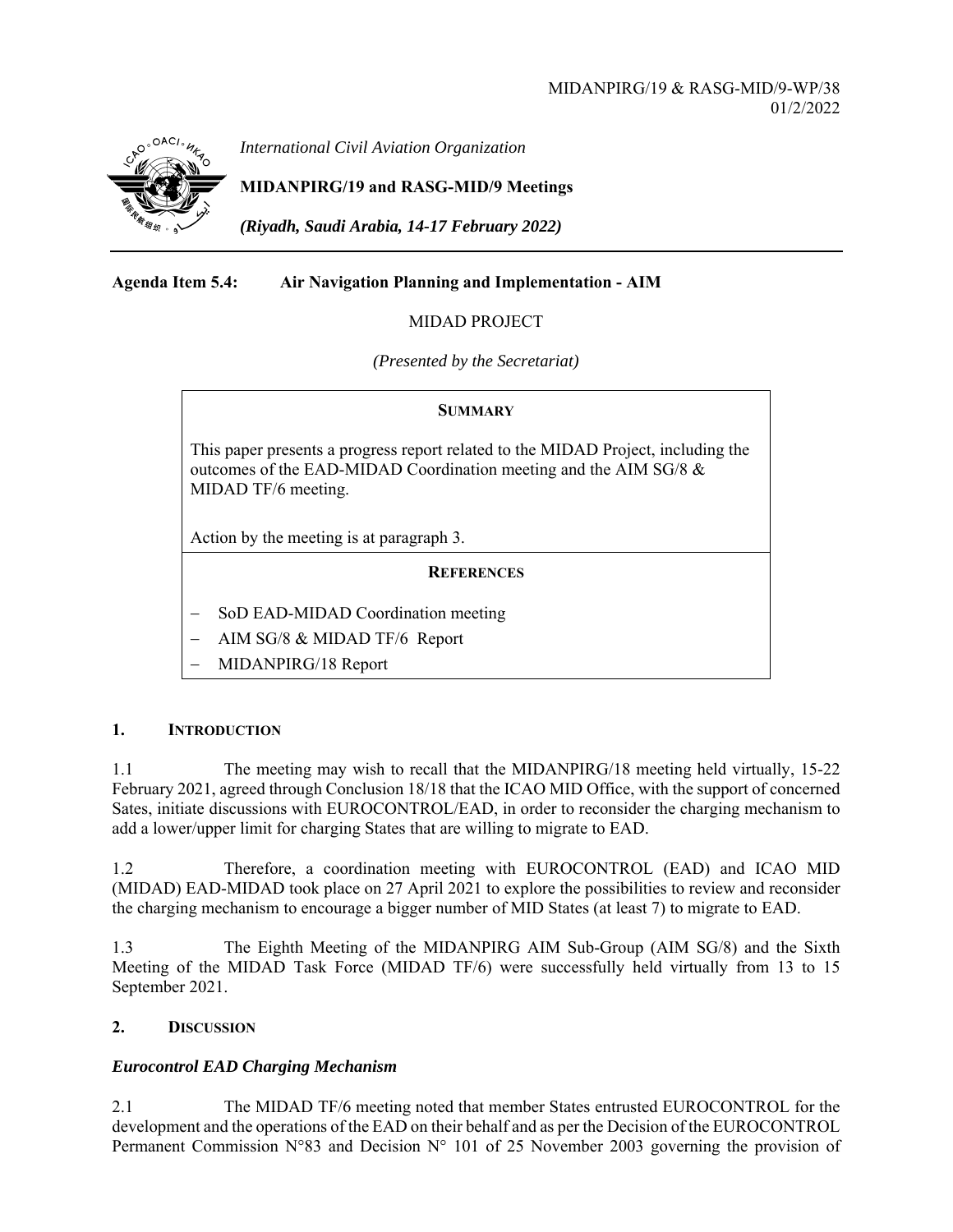aeronautical information to and by EUROCONTROL for the operation of the European AIS Database (EAD) there are copyright and service charging policies.

2.2 With regard to charging and cost of service provision, non EUROCONTROL member States may be charged for EAD user service that are provided. The amount of service charges shall be proportional to the service provided. For doing this, clients are divided in three categories:

- Type 1 Clients, contributing either directly or indirectly to the budget of EUROCONTROL (principally ANSPs from Eurocontrol States and aircraft operators liable for air navigation charges).
- Type 2 Clients, potentially MID States, who are not contributors to the budget of EUROCONTROL and consequently are subject to the payment of EAD services.
- − Type 3 Clients, who are making business out of using information provided by the EAD. This may include Software applications using EAD data, Consultancy or software development services based on or using EAD data or any other service using the data.

2.3 MIDAD States are type 2 clients and the applicable charging scheme is described in Annex 5, Attachment C of the EAD agreement. This scheme provides a unique and standard way of a fair, equitable and transparent charging mechanism defined and agreed by the EAD Service and Royalties Charging Work Group composed of representatives from the EUROCONTROL member States.

2.4 For the establishment of the EAD Charges, the cost base for the provision of air traffic services financed through various invoicing mechanism is needed. The cost base is used for simulation of the overall contribution as if the State (and related ANSP) would be a member State of EUROCONTROL. To be able to do this, the cost base for Year  $-2$  is used to obtain the State's contribution to the EUROCONTROL budget as if this State would become a EUROCONTROL member State.

2.5 It is worth noting that if a State elects to be a data provider, a discount of 50% is applied to the service as an incentive for the data provision. It is also pointed out that, in any case, the maximum yearly cost would not exceed 300.000 Euros.

### *Proposed way forward*

2.6 The MIDAD TF/6 meeting reviewed and updated the status of States' plan and progress related to the MIDAD Project Phase A, and noted that the number of States that initiated the process of migration to EAD is still too low to launch the phase B of MIDAD project. Accordingly, the meeting proposed the following way forward :

- − ICAO MID and AIM SG continue to monitor the States' status of EAD migration and other related issued and provide an update on yearly basis to MIDANPIRG and DGCA- MID.
- MIDAD TF is put on hold until the finalisation of Phase A (at least seven States migrate to EAD)
- − MID States are encouraged to develop their business case/cost-benefit analysis related to the transition from AIS to AIM in accordance with the GANP 6th edition, MID Air

- 2 -